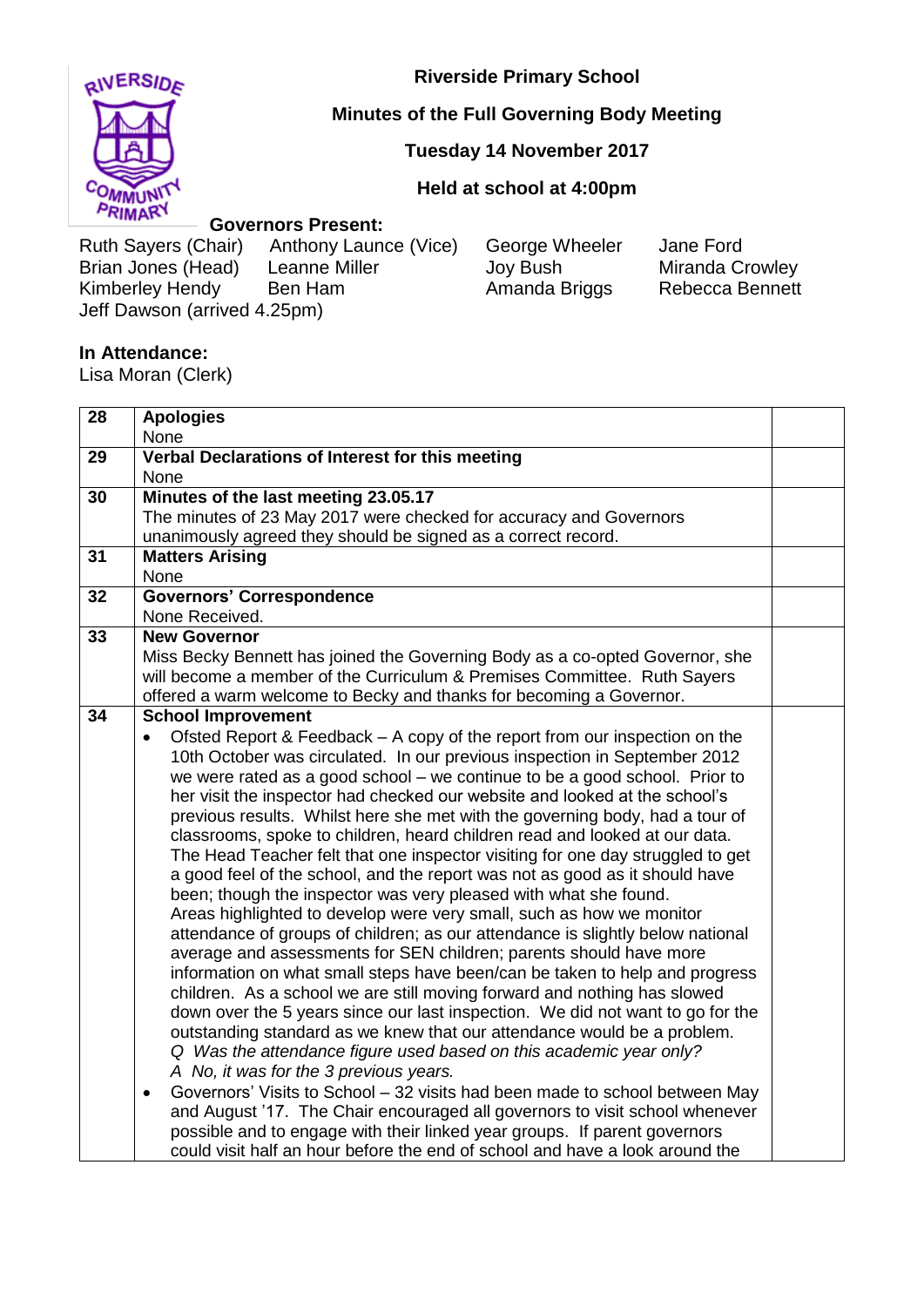|    | school and chat to pupils, this counts as a visit. If a member of the PTFA, sign                                                                                      |           |
|----|-----------------------------------------------------------------------------------------------------------------------------------------------------------------------|-----------|
|    | in as a governor as that also counts.                                                                                                                                 |           |
|    | Governor Training - On-Line statutory safeguarding training has been<br>$\bullet$                                                                                     |           |
|    | competed by most governors, all to complete asap please.                                                                                                              |           |
|    | The SEN Governor had attended "How to Help Children with ASC and/or                                                                                                   |           |
|    | ADHD", run by MAST. There are 4 more modules to attend in this training, at                                                                                           |           |
|    | present it has been more about assessing behaviours than strategies.                                                                                                  |           |
|    | Clerk's Update - Nothing to report back to Governors at present.<br>$\bullet$                                                                                         |           |
| 35 | <b>MAT Update</b>                                                                                                                                                     |           |
|    | Last Tuesday all Governors were invited to meet with the CEO of Horizon to                                                                                            |           |
|    | discuss any concerns and raise any questions they felt necessary. At the meeting                                                                                      |           |
|    | it was agreed that the Head Teacher would initiate contact with a legal team to<br>establish if we can even progress down this route due to our PFI Status. £25K      |           |
|    | funding has been received by the school to aid the process, with PCC already                                                                                          |           |
|    | having taken £7K for their legal cost. We would need to return the full £25K if we                                                                                    |           |
|    | decided not to go ahead.                                                                                                                                              |           |
|    | The Head Teacher is to arrange for all staff at Riverside to meet with the CEO of                                                                                     | <b>BJ</b> |
|    | Horizon for them to ask questions/ allay any fears they may have.                                                                                                     |           |
|    | Governors are welcome to observe at this meeting, to enable them to assess the                                                                                        |           |
|    | general feeling of the staff.                                                                                                                                         |           |
| 36 | <b>Union Release Update</b>                                                                                                                                           |           |
|    | Funding had been received from PCC to release a member of staff for one day a                                                                                         |           |
|    | week. Cover for the class is being provided internally and the member of staff                                                                                        |           |
|    | providing this cover has received a remuneration.                                                                                                                     |           |
| 37 | <b>Link Governor Reports</b>                                                                                                                                          |           |
|    | Literacy Report - Miss Kim Hendy had met with the Literacy Coordinator to                                                                                             |           |
|    | discuss standards and results at the school. She informed Governors of her                                                                                            |           |
|    | findings and thanks were given to her for her report.                                                                                                                 |           |
|    | A recommendation following her visit was that a competition for the children to                                                                                       |           |
|    | encourage them in their writing skills may be beneficial. It could be run in the<br>Summer Term with different themes for different age groups and could be a fiction |           |
|    | or non-fiction piece of writing. It would be judged by the governors with age                                                                                         |           |
|    | appropriate prizes being awarded.                                                                                                                                     |           |
|    | Mr Jones is to speak to staff about how this could be managed. Miss Hendy                                                                                             | <b>BJ</b> |
|    | would be happy to help in any way required.                                                                                                                           |           |
|    | Child Protection/Safeguarding - Miss L Miller had met with the Head Teacher to                                                                                        |           |
|    | gain a deeper understanding of Child Protection and Safeguarding Policies and                                                                                         |           |
|    | practices in the school. She informed the Governors of her findings and thanks                                                                                        |           |
|    | were given to her for a very comprehensive report. Recommendations from the                                                                                           |           |
|    | report were that the school continued to support targeted intervention groups                                                                                         |           |
|    | using support staff, and that it also continued with Multi-Agency support, reducing                                                                                   |           |
|    | barriers to learning for our most vulnerable pupils.                                                                                                                  |           |
|    | Numeracy Report - Mrs J Ford. Mrs Ford had not yet met with the Numeracy                                                                                              |           |
|    | Coordinator, but was to initiate said meeting and a report would be forthcoming.                                                                                      |           |
| 38 | <b>Committee Reports</b>                                                                                                                                              |           |
|    | Personnel & Finance - Mr Launce (Chair) highlighted the main points from the<br>meetings held on the 17 <sup>th</sup> October 2017.                                   |           |
|    | Curriculum & Premises - Mr Dawson (Chair) highlighted the main points from the                                                                                        |           |
|    | meetings held on the 27 <sup>th</sup> June 2017.                                                                                                                      |           |
|    | All minutes are held in the Clerk's Office for governors' further perusal if required.                                                                                |           |
| 39 | <b>Policy Approval</b>                                                                                                                                                |           |
|    | Complaints Procedure: No Change - Approved                                                                                                                            |           |
|    | Freedom of Information Scheme: No Change - Approved                                                                                                                   |           |
| 40 | <b>Items for Next Agenda</b>                                                                                                                                          |           |
|    | None                                                                                                                                                                  |           |
|    |                                                                                                                                                                       |           |
|    |                                                                                                                                                                       |           |